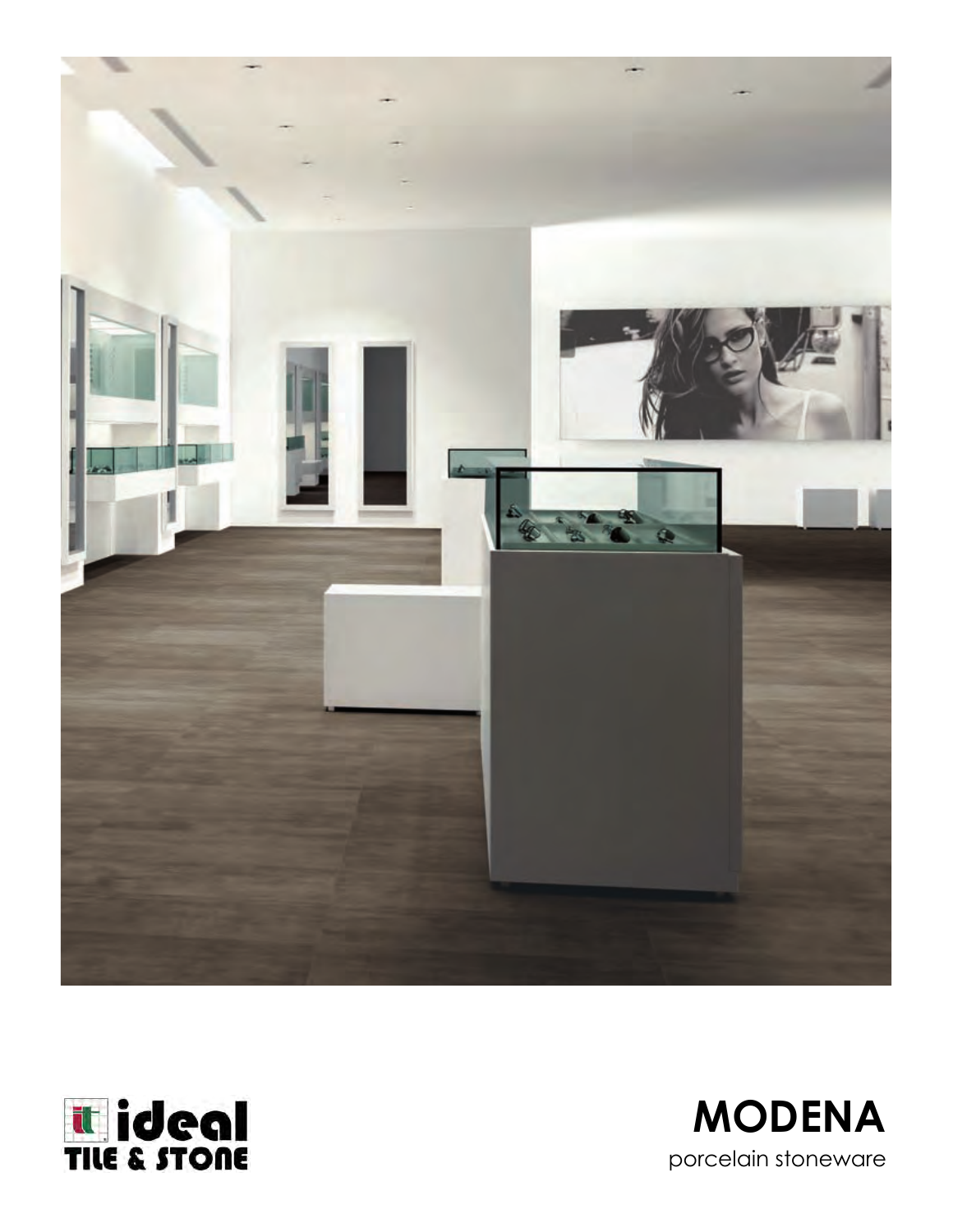

| beige |





DOMMOBE 18

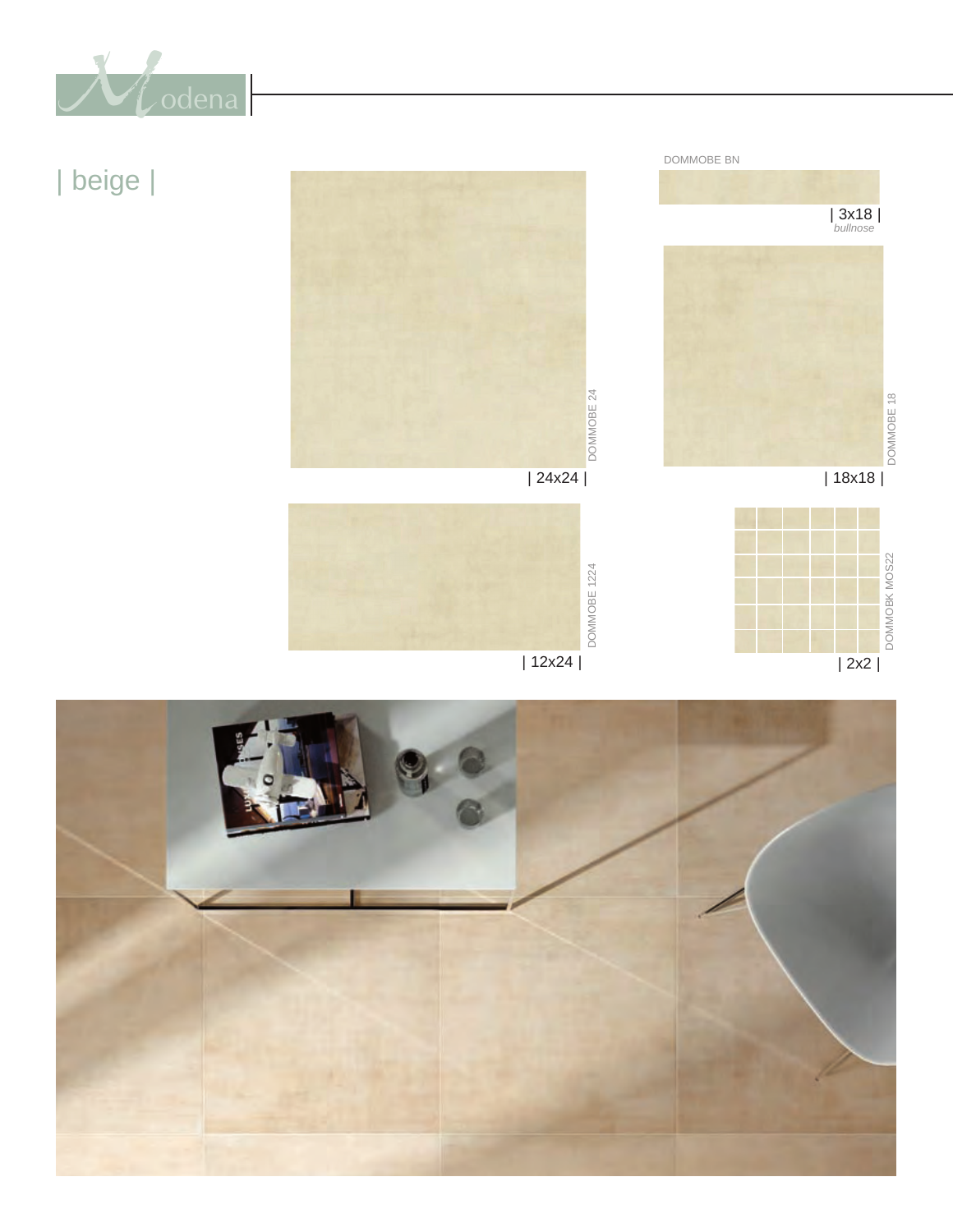

# | black |





 $\sqrt{2 \times 2}$ 

| 12x24 |

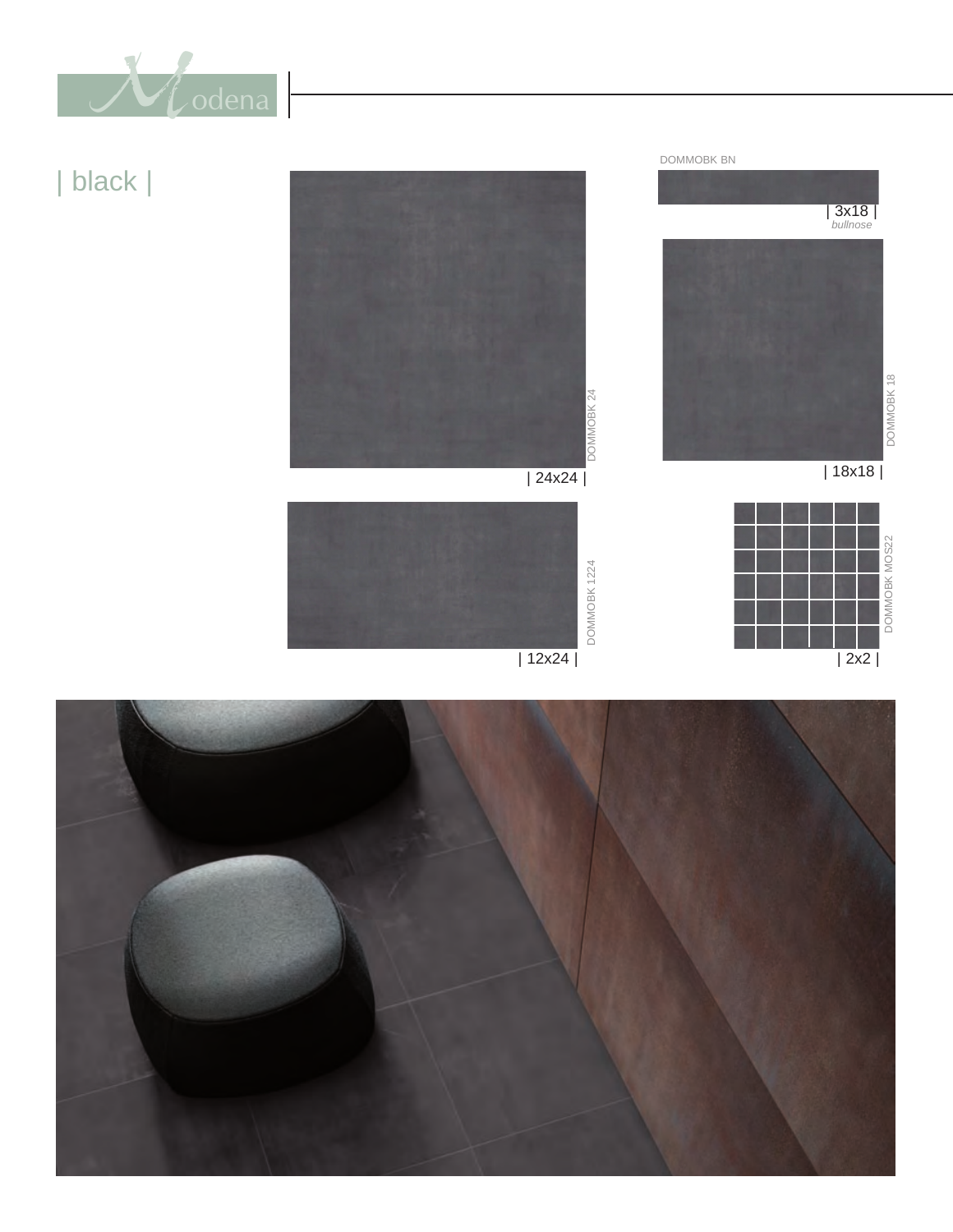#### color bodied porcelain stoneware



| olive |

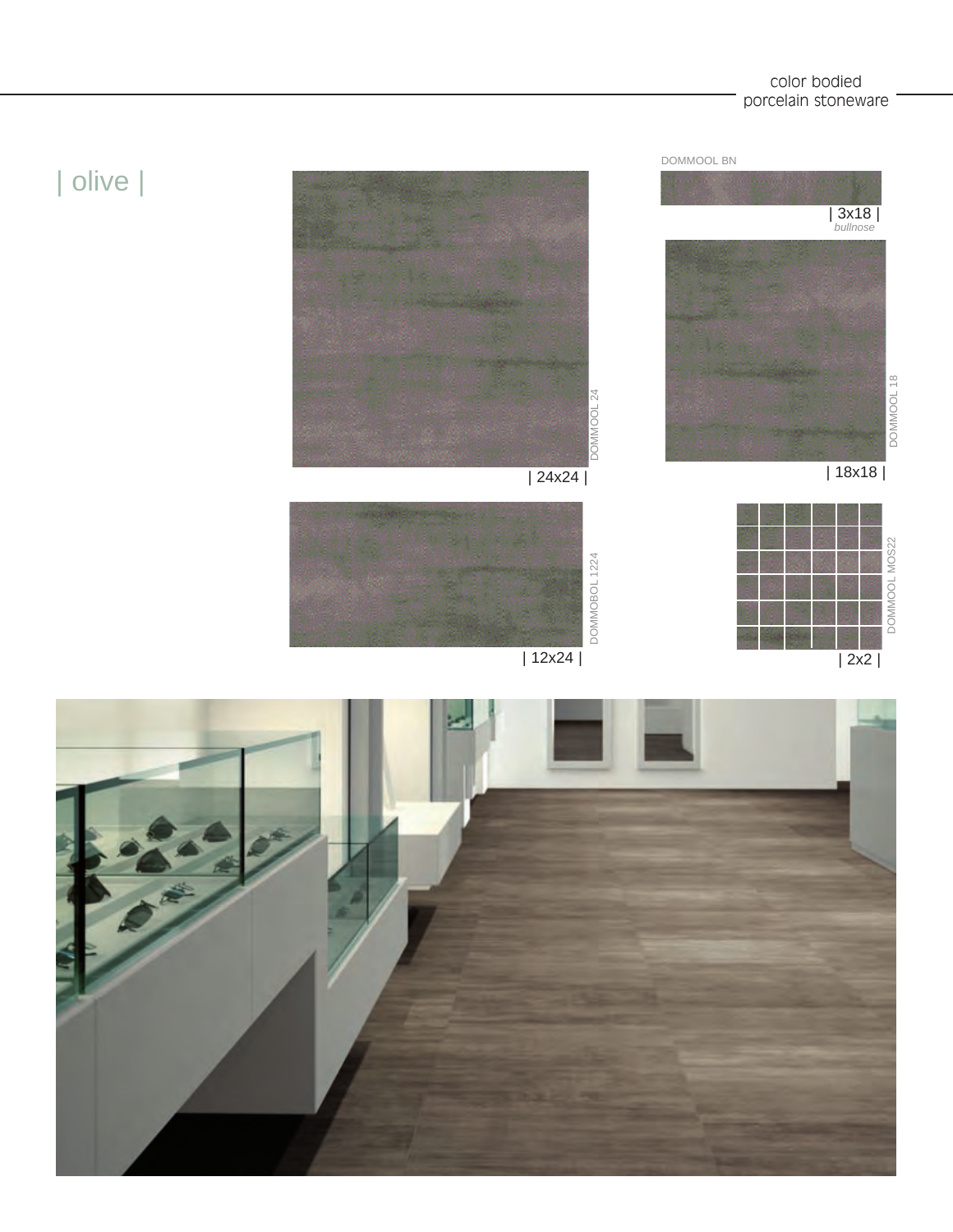

| grey |



| 18x18 |

 $\overline{\left|2 \times 2\right|}$ 

| 3x18 | *bullnose*

DOMMOGR 18

DOMMOGR 18

DOMMOGR MOS22

DOMMOGR MOS22

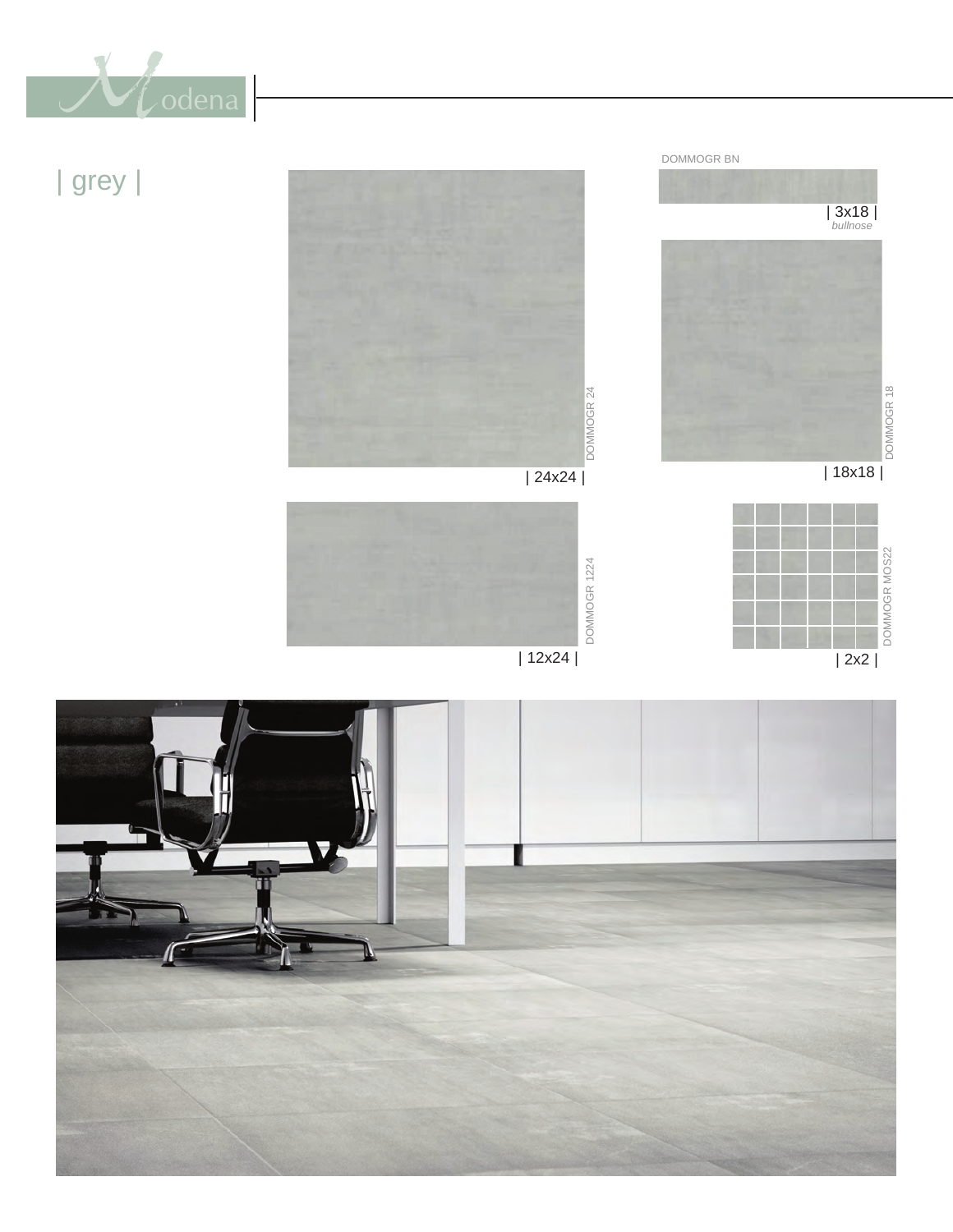# | dark grey |









han

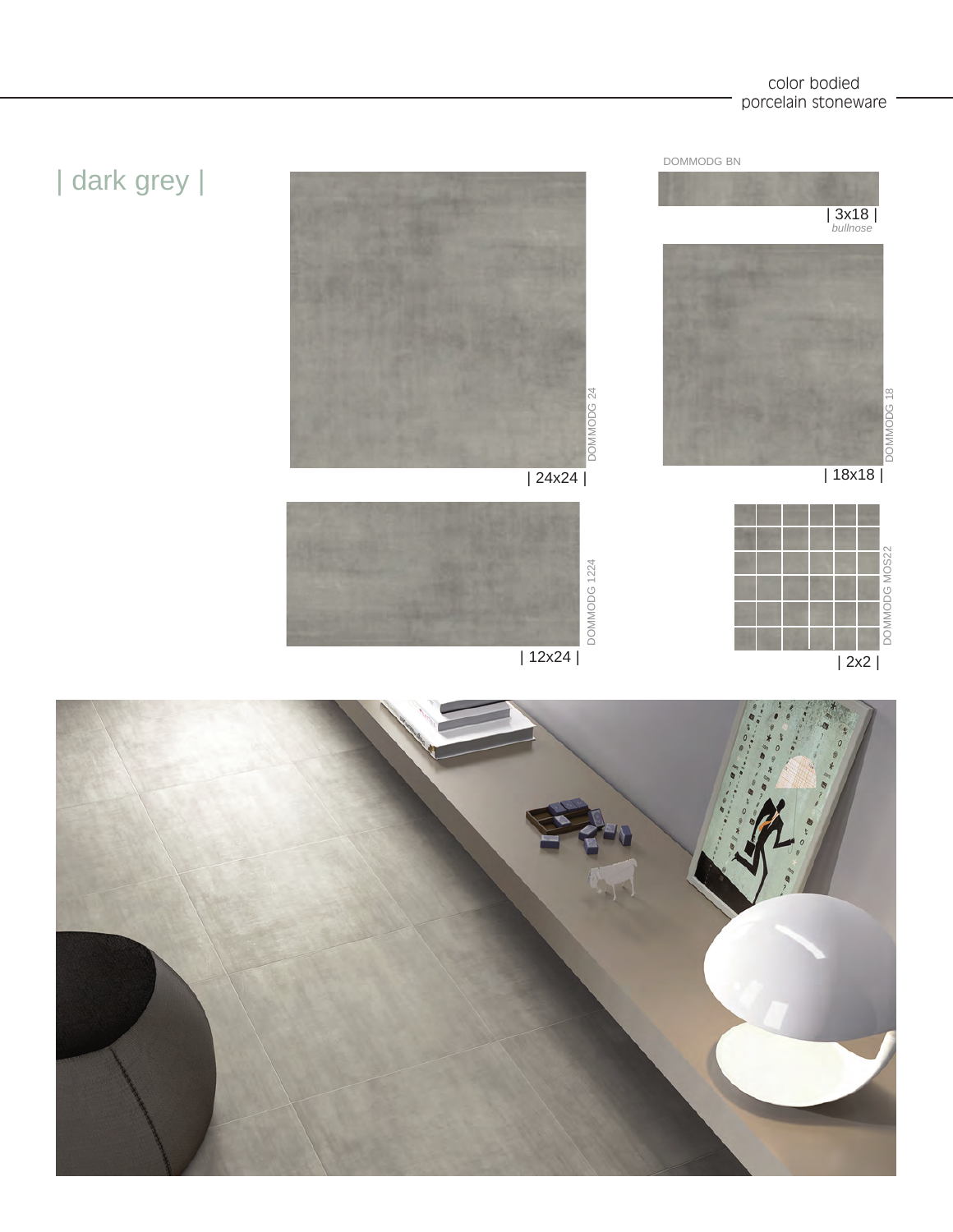## *Initial Cleaning During Installation*

As with any flooring material, the most important step to care and maintenance is the initial cleaning. The single most important step in caring for your porcelain floor is the removal of setting material, grout residue and/or any other construction residue from the surface BEFORE they have a chance to dry/harden. Please make sure to consult your grout manufacturers cleaning/curing time recommendations before attempting to clean any floor. Grout haze is a film that has been left behind on the surface of the tile as part of the final grouting process.It is a common phase of tile installation.

In most cases, successful cleaning of any Cancos porcelain/ceramic tile by scrubbing the installation with a neutral cleaner followed by a thorough rinsing. If you use Cancos 250 Tile Cleaner, no rinsing is required. Grout manufacturers have printed detailed instructions for proper cleaning/curing of grout; please consult those instructions for important curing instructions. These instruction do not replace nor supersede the manufacturers recommended curing/care instructions.

### *Proper Care During Construction*

Cover you newly installed porcelain/ceramic floor immediately after tile has been properly installed and grouted. The brown paper will protect your new floor from debris during the remaining construction process. The paper will allow for two important things: (1) to protect the newly installed tile grout and (2) to allow moisture to escape from the grout as it cures further protecting the look and utility of the floor. This is an important step in achieving grout color consistency. Never use plastic or non-absorbent materials to protect freshly installed tile. These types of non-absorbent products will trap moisture and can cause the grout to discolor during the curing period. The protective brown paper should remain until construction is complete and the floor is opened for intended (post-construction) use. Some grouting manufacturers require dampening of the grout joints during this time to facilitate color lock and proper cure again make sure you refer to the grout manufacturer's instructions, these instruction do not replace nor supersede the manufacturers recommended curing/care instructions.

### *Daily Maintenance*

Once the initial construction cleaning process has been completed, daily or routine cleaning of Cancos porcelain tiles are simple. Generally they need only to be swept/vacuumed and damp mopped with a neutral cleaner and rinsed if recommended. Again if you use Cancos 250 Tile Cleaner no rinsing is required.

It is important that the cleaner used is a non-oil, non-soap and non-animal fat based product. These cleaners have a tendency to act like magnets and attract dirt and dust and can affect the COF and slip resistance of the floor.

### *Heavy Duty Maintenance*

Neglected or heavily trafficked tile may require more intensive cleaning. For glazed floor tiles, use a commercial tile cleaner, or apply a strong solution of an all-purpose, non oil-based cleaner or scouring powder paste. Let stand for five minutes, brush and scrub. Then rinse with clean water and wipe dry. Unglazed floor tiles, make a paste of scouring powder. Apply to surface and let stand for five minutes. Scour with brush, rinse and wipe dry. Though a small brush is suitable for most floors, you may want to use a scrubbing machine for large areas.

Porcelain tiles are the most durable tiles available, they do not require the use of sealers, surface coating, or waxes on the glazed matte honed or textured finishes. In actuality, the use of such product on the non absorbent nature of porcelain tiles can turn a low maintenance floor into a labor intensive high maintenance floor. In fact, these items, in most cases, can change the finish and/or diminish the slip resistance of the floor and will add unnecessary steps to the overall maintenance program without enhancing the overall appearance.